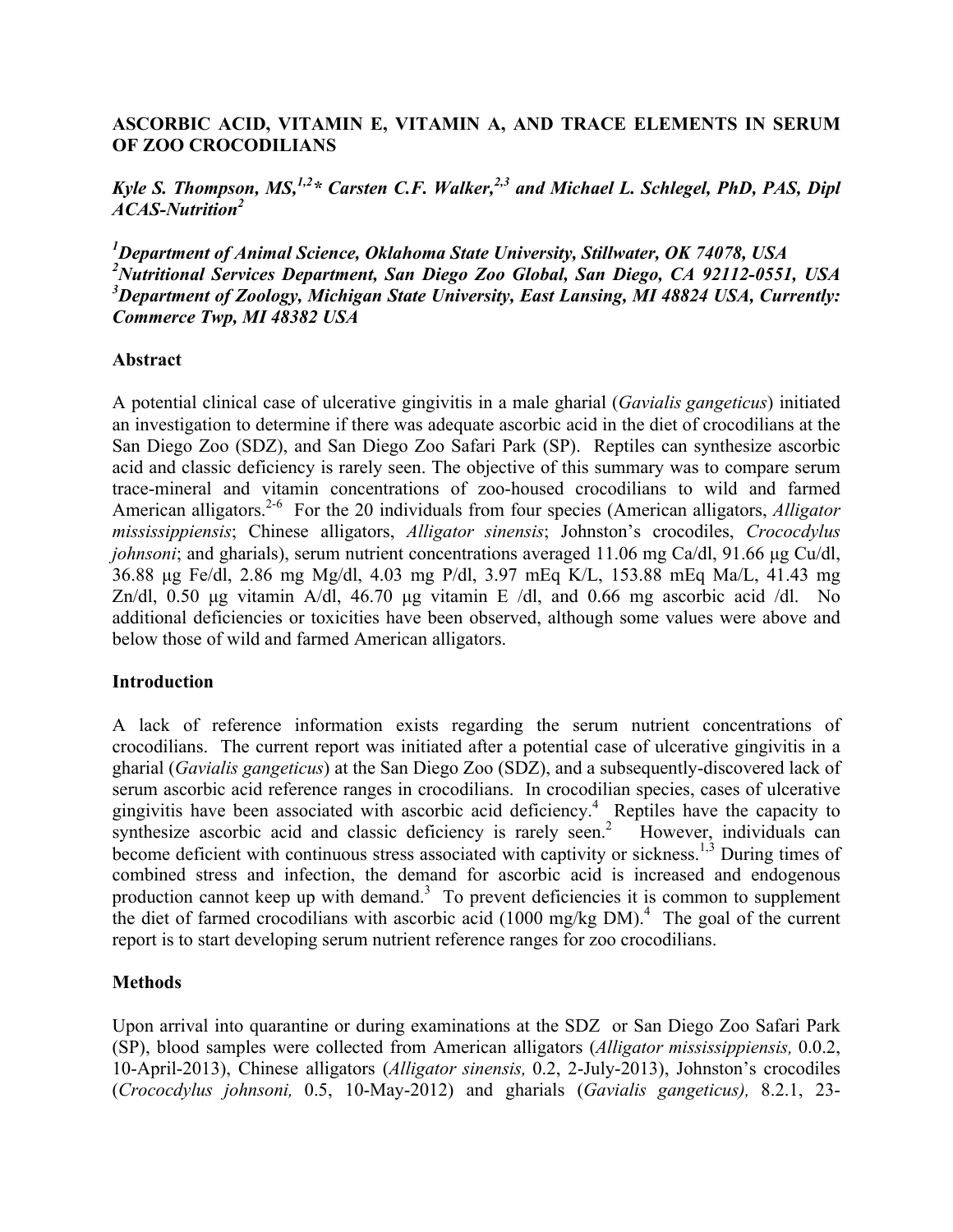February-2011 and 16-May-2012). Animals were fed frozen, thawed whole prey (mice or fish, with the fish supplemented with thiamin and vitamin E), and in the case of the American alligators, were also fed Mazuri Fish Analog 50/10 Mix (PMI Nutrition Interational LLC Saint Louis, MO 63108).

Blood was collected by venipuncture into an acid-washed blood collection tubes and centrifuged. Serum was harvested and shipped cool overnight, for analysis of trace mineral concentrations (Ca, Cu, Fe, Mg, P, K, Na, Zn), vitamin A, and vitamin E at California Animal Health and Food Safety Laboratory System (University of California, Davis, Davis, CA 95617), and ascorbic acid at Diagnostic Center for Population and Animal Health (Michigan State University, Lansing, MI 48910-8104). Individual animals with multiple samples were averaged. Serum nutrients were compared to reference values from wild and farmed American alligators.<sup>2-6</sup> Because no crocodilian reference range for serum ascorbic acid was found in the literature, concentrations were compared among the three species in this report and poultry.<sup>7</sup>

# **Results**

American alligator (Table 1) serum copper and sodium concentrations were similar to wild and farmed American alligators. Serum calcium, iron, magnesium, phosphorus, potassium, vitamin A and vitamin E concentrations were below the range of wild and farmed American alligators. Serum zinc concentration and the calcium to phosphorus ratio were above the corresponding ranges for wild or farmed American alligators.

Chinese alligator (Table 2) serum magnesium and potassium concentrations were similar to those in American alligators. Serum calcium, iron, phosphorus, sodium, zinc, and vitamin E concentrations were below the range of wild and farmed American alligators. Serum copper concentration was above the range of wild or farmed American alligators.

Johnston's crocodile (Table 3) serum calcium, magnesium and potassium concentrations were similar to those of American alligators. Serum iron, phosphorus, zinc, and vitamin E concentrations were below the range of wild and farmed American alligators. Serum copper and sodium concentrations were above the range of wild and farmed American alligators. The calcium to phosphorus ratio was substantially greater for Johnston's crocodiles than for wild or farmed American alligators.<sup>6</sup>

Gharial (Table 4) serum iron, magnesium, potassium, and zinc concentrations were similar to those of American alligators. Serum calcium and phosphorus concentrations were slightly below the range. Serum copper and sodium concentrations were above the range. Calcium to phosphorus ratio was greater than that of wild or farmed American alligators.

Serum ascorbic acid concentrations were compared among the crocodilian species sampled and poultry due to a lack of crocodilian data from the literature.<sup>7</sup> American alligators had the lowest ascorbic acid concentration, followed by gharials, then Johnston's crocodiles (Tables 1, 3, 4). American alligators, gharials, and Johnston's crocodiles had lower serum ascorbic acid concentration than poultry. <sup>7</sup> Ascorbic acid was not analyzed on serum collected from Chinese alligators.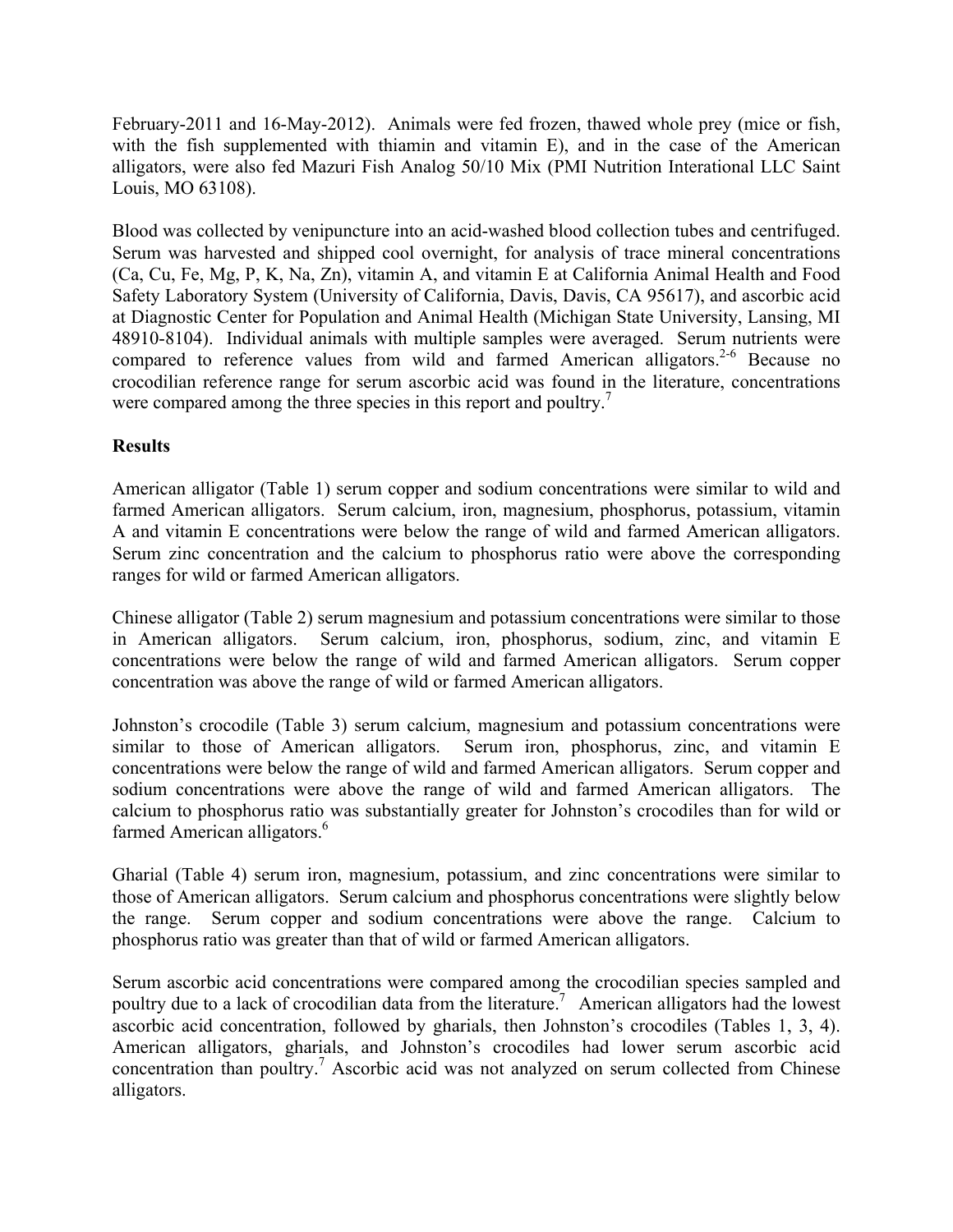## **Conclusions**

No further deficiencies or toxicities have been observed despite some mineral and vitamin concentrations being above or below the referenced ranges. Continuing monitoring of health and feed will allow for any diet revisions as new data is obtained. The data provides preliminary data to use as a benchmark for future diet evaluations.

## **Literature cited**

- 1. Bendich, A., M. Philipps, Tengerdy,R.P. 1990. Antioxidant nutrients and immune functions; Antioxidant vitamins and their functions in immune response. Plenum Press, New York and London. Pp 35-55.
- 2. Honeyfield, D.C., J.P. Ross, D.A. Carbonneau, S.P. Terrel, A.R. Woodward, T.R. Schoeb, H.F. Perceval, and J.P. Hinterkopf. 2008. Pathology, physiologic parameters, tissue contaminants, and tissue thiamine in morbid and healthy central Florida adult American alligators (*Alligator mississippiensis*). J. Wild. Dis. 44:280-294.
- 3. Huchzermeyer, F.W. 2003 Crocodiles Biology, Husbandry and Diseases. CABI Publishing, Wallingford, UK.
- 4. Huchzermeyer, F.W., K.D.A Huchzermeyer. 2001. Ascorbic acid treatment of ulcerated gingivitis in hatchling and juvenile crocodiles. Crocodile Spec. Group News. 20:15-16.
- 5. Lance, V., T. Joanen, and L. McNease. 1983. Selenium, vitamin E, and trace elements in the plasma of wild and farm-reared alligators during the reproductive cycle. Can. J. Zool. 61:1744-1751.
- 6. Lance, V.A., L.A. Morici, R.M. Elsey, E.D. Lund, and A.R. Place. 2001. Hyperlipidemia and reproductive failure in captive-reared alligators: vitamin E, vitamin A, plasma lipids, fatty acids, and steroid hormones. Comp. Biochem. Phys. Part B. 128:285-294.
- 7. Puls, R. 1994. Vitamin levels in animal health. Sherpa International. Pp. 78.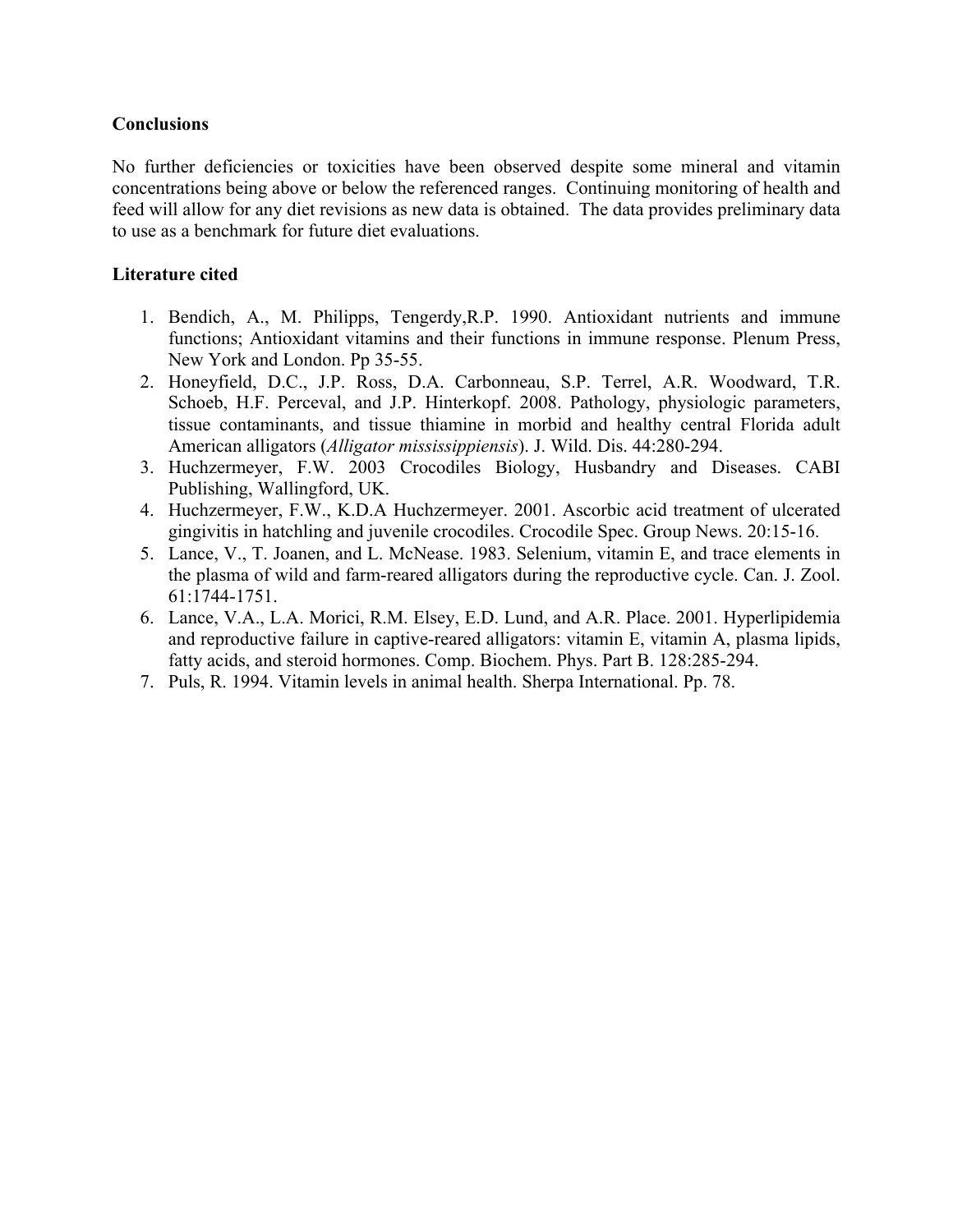|                      |                |        |           | Range  |        | Reference values |                     |
|----------------------|----------------|--------|-----------|--------|--------|------------------|---------------------|
| Nutrient             | n <sup>1</sup> | Mean   | <b>SD</b> | Low    | High   | Wild             | Farmed              |
| Ca, mg/dl            | $\overline{2}$ | 10.75  | 3.54      | 10.50  | 11.00  | $12.51^{6}$      | $11.50^{6}$         |
| $Cu, \mu g/dl$       | $\overline{2}$ | 63.25  | 0.01      | 62.50  | 64.00  | $76.00^6$        | $60.00^{6}$         |
| Fe, $\mu$ g/dl       | 1              | 24.00  | $NA^2$    | 24.00  | 24.00  | $53.00^6$        | $54.00^6$           |
| $Mg$ , mg/dl         | $\overline{2}$ | 2.55   | 2.12      | 2.40   | 2.70   | $3.21^{6}$       | $2.58^{6}$          |
| P, mg/dl             | $\overline{2}$ | 3.70   | 4.24      | 3.40   | 4.00   | $6.17^5$         | $5.73^{5}$          |
| $K$ , mEq/L          | $\overline{2}$ | 3.53   | 0.11      | 3.45   | 3.60   | $5.42^{5}$       | $3.71^{5}$          |
| $Na$ , mEq/L         | $\overline{2}$ | 152.50 | 10.61     | 145.00 | 160.00 | $154.62^4$       | 144.20 <sup>5</sup> |
| $Z$ , mg/dl          | $\overline{2}$ | 53.00  | 0.37      | 27.00  | 79.00  | $44.00^6$        | $42.00^{6}$         |
| Ca:P ratio           | $\overline{2}$ | 2.92   | 0.24      | 2.75   | 3.09   | $2.03^{4,6}$     | $2.01^{5,6}$        |
| Vit E, $\mu$ g/dl    | 1              | 45.50  | <b>NA</b> | 45.50  | 45.50  | $53.60^6$        | $52.50^{6}$         |
| Vit. A, $\mu$ g/dl   | $\overline{2}$ | 0.50   | <b>NA</b> | 0.50   | 0.50   | 0.90'            | $0.85^7$            |
| Ascorbic Acid, mg/dl | $\overline{2}$ | 0.60   | 0.12      | 0.51   | 0.68   | <b>NA</b>        | $1 - 2^3$           |

**Table 1**. Serum mineral and vitamin concentrations of zoo American alligators (*Alligator mississippiensis*).

<sup>1</sup>Two animals sampled for serum minerals, vitamin E, vitamin A, and ascorbic acid, collected in 2013. Multiple samples from any given animal were averaged.

<sup>2</sup>Not available

<sup>3</sup>Compared to poultry serum concentrations (Puls, R. 1994. Vitamin levels in animal health. Sherpa International. Pp. 78).<br><sup>4</sup> Honeyfield, D.C., J.P. Ross, D.A. Carbonneau, S.P. Terrel, A.R. Woodward, T.R. Schoeb, H.F.

Perceval, and J.P. Hinterkopf. 2008. Pathology, physiologic parameters, tissue contaminants, and tissue thiamine in morbid and healthy central Florida adult American alligators (*Alligator mississippiensis*). J. Wild. Dis. 44:280-294.

<sup>5</sup>Huchzermeyer, F.W. 2003 Crocodiles Biology, Husbandry and Diseases. CABI Publishing, Wallingford, UK.

<sup>6</sup>Lance, V., T. Joanen, and L. McNease. 1983. Selenium, vitamin E, and trace elements in the plasma of wild and farm-reared alligators during the reproductive cycle. Can. J. Zool. 61:1744- 1751. <sup>7</sup>

<sup>7</sup> Lance, V.A., L.A. Morici, R.M. Elsey, E.D. Lund, and A.R. Place. 2001. Hyperlipidemia and reproductive failure in captive-reared alligators: vitamin E, vitamin A, plasma lipids, fatty acids, and steroid hormones. Comp. Biochem. Phys. Part B. 128:285-294.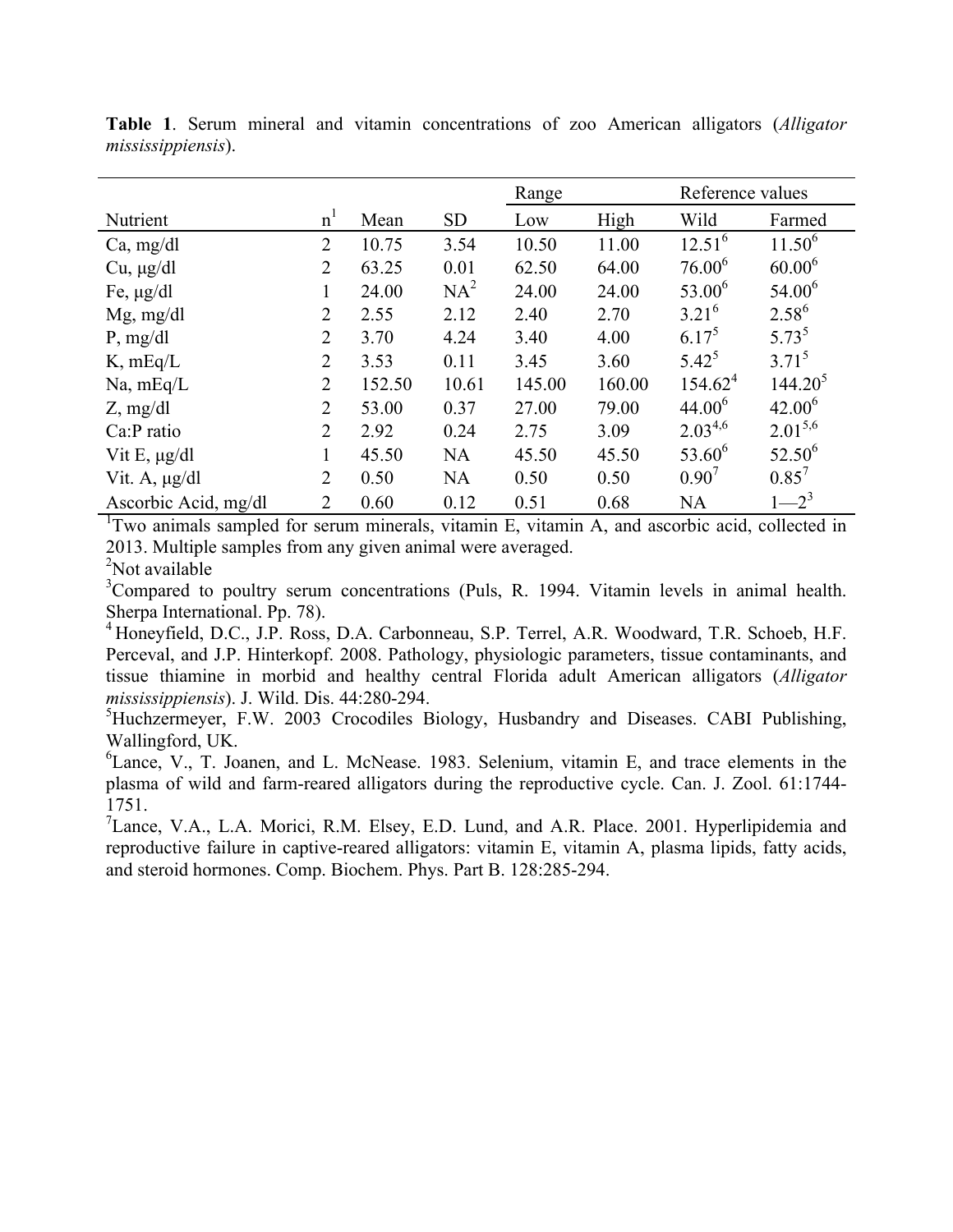|                   |                |        | Reference values  |              |  |
|-------------------|----------------|--------|-------------------|--------------|--|
| Nutrient          | n <sup>1</sup> | Mean   | Wild              | Farmed       |  |
| Ca, mg/dl         |                | 10.00  | $12.51^{4}$       | $11.50^{4}$  |  |
| $Cu, \mu g/dl$    | 1              | 120.00 | $76.00^4$         | $60.00^{4}$  |  |
| Fe, $\mu$ g/dl    | 1              | 29.00  | $53.00^4$         | $54.00^4$    |  |
| $Mg$ , mg/dl      | 1              | 2.80   | 3.21 <sup>4</sup> | $2.58^{4}$   |  |
| P, mg/dl          | 1              | 4.20   | $6.17^{2}$        | $5.73^{3}$   |  |
| $K$ , mEq/L       | 1              | 3.80   | $5.42^2$          | $3.71^{3}$   |  |
| Na, mEq/L         |                | 140.00 | $154.62^2$        | $144.20^{3}$ |  |
| $Z$ , mg/dl       |                | 34.00  | $44.00^4$         | $42.00^4$    |  |
| Ca:P ratio        |                | 2.38   | $2.03^{2,4}$      | $2.01^{3,4}$ |  |
| Vit E, $\mu$ g/dl |                | 52.00  | $53.60^{4}$       | $52.50^4$    |  |

**Table 2.** Serum mineral and vitamin concentrations of zoo Chinese alligators (*Alligator sinensis*).

<sup>1</sup>Two animals total were sampled: samples from one animal were analyzed for serum minerals; samples from the other animal were analyzed for vitamin E; collected in 2012.

2 Honeyfield, D.C., J.P. Ross, D.A. Carbonneau, S.P. Terrel, A.R. Woodward, T.R. Schoeb, H.F. Perceval, and J.P. Hinterkopf. 2008. Pathology, physiologic parameters, tissue contaminants, and tissue thiamine in morbid and healthy central Florida adult American alligators (*Alligator mississippiensis*). J. Wild. Dis. 44:280-294.

<sup>3</sup>Huchzermeyer, F.W. 2003 Crocodiles Biology, Husbandry and Diseases. CABI Publishing, Wallingford, UK.

4 Lance, V., T. Joanen, and L. McNease. 1983. Selenium, vitamin E, and trace elements in the plasma of wild and farmreared alligators during the reproductive cycle. Can. J. Zool. 61:1744-1751.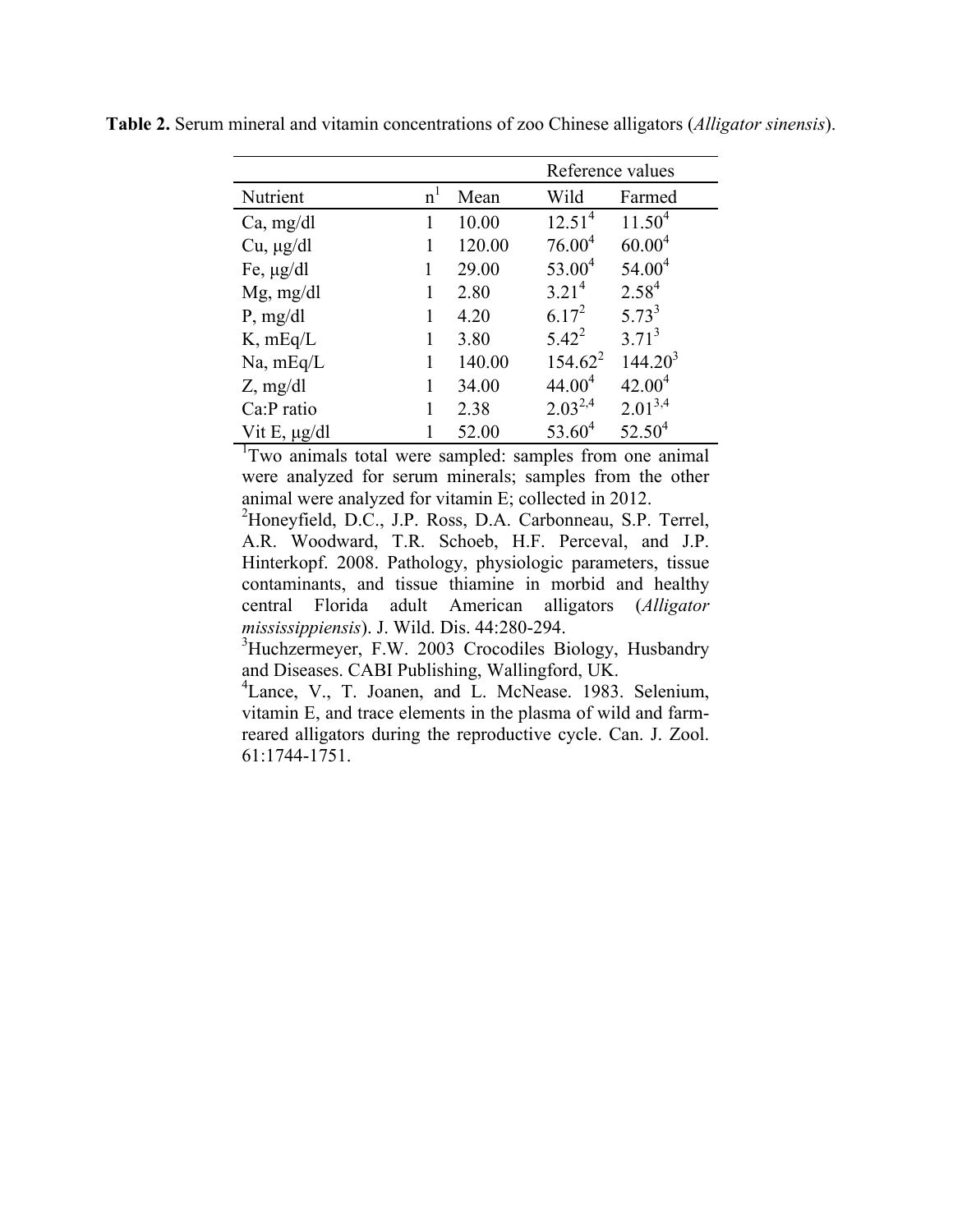|                       |                |        |           | Range  |        | Reference values   |              |
|-----------------------|----------------|--------|-----------|--------|--------|--------------------|--------------|
| Nutrient              | n <sup>1</sup> | Mean   | <b>SD</b> | Low    | High   | Wild               | Farmed       |
| Ca, mg/dl             | 5              | 12.20  | 13.04     | 11.00  | 14.00  | $12.51^{6}$        | $11.50^{6}$  |
| $Cu, \mu g/dl$        | 5              | 86.80  | 0.10      | 73.00  | 98.00  | $76.00^6$          | $60.00^{6}$  |
| Fe, $\mu$ g/dl        | 5              | 36.00  | 0.06      | 26.00  | 40.00  | $53.00^6$          | $54.00^6$    |
| $Mg$ , mg/dl          | 5              | 2.68   | 2.49      | 2.50   | 3.10   | $3.21^{6}$         | $2.58^{6}$   |
| P, mg/dl              | 5              | 3.84   | 10.50     | 2.80   | 5.10   | $6.17^{4}$         | $5.73^{5}$   |
| $K$ , mEq/L           | 5              | 4.22   | 0.35      | 3.60   | 4.40   | $5.42^{4}$         | $3.71^{5}$   |
| $Na$ , mEq/L          | 5              | 162.00 | 4.47      | 160.00 | 170.00 | $154.6^4$          | $144.20^5$   |
| $Z$ , mg/dl           | 5              | 34.00  | 0.15      | 21.00  | 57.00  | 44.00 <sup>4</sup> | $42.00^{6}$  |
| Ca:P ratio            | 5              | 3.34   | 0.87      | 2.35   | 4.64   | $2.03^{4,6}$       | $2.01^{5,6}$ |
| Vit E, $\mu$ g/dl     | 5              | 42.60  | 1.28      | 32.00  | 64.00  | $53.60^{6}$        | $52.50^{6}$  |
| Ascorbic Acid, mg/d 5 |                | 0.78   | 0.04      | 0.73   | 0.84   | $NA^2$             | $-2^{3}$     |

**Table 3.** Serum mineral and vitamin concentrations of zoo Johnston's crocodiles (*Crocodylus johnsoni*).

 $1<sup>1</sup>$ Blood samples were collected from five animals once in 2012 for analysis of minerals, vitamin E, and ascorbic acid.

<sup>2</sup>Not available.

 $3$ Compared to poultry serum concentrations (Puls, R. 1994. Vitamin levels in animal health. Sherpa International. Pp. 78). <sup>4</sup>

<sup>4</sup>Honeyfield, D.C., J.P. Ross, D.A. Carbonneau, S.P. Terrel, A.R. Woodward, T.R. Schoeb, H.F. Perceval, and J.P. Hinterkopf. 2008. Pathology, physiologic parameters, tissue contaminants, and tissue thiamine in morbid and healthy central Florida adult American alligators (*Alligator mississippiensis*). J. Wild. Dis. 44:280-294.

<sup>5</sup>Huchzermeyer, F.W. 2003 Crocodiles Biology, Husbandry and Diseases. CABI Publishing, Wallingford, UK.

<sup>6</sup>Lance, V., T. Joanen, and L. McNease. 1983. Selenium, vitamin E, and trace elements in the plasma of wild and farm-reared alligators during the reproductive cycle. Can. J. Zool. 61:1744- 1751